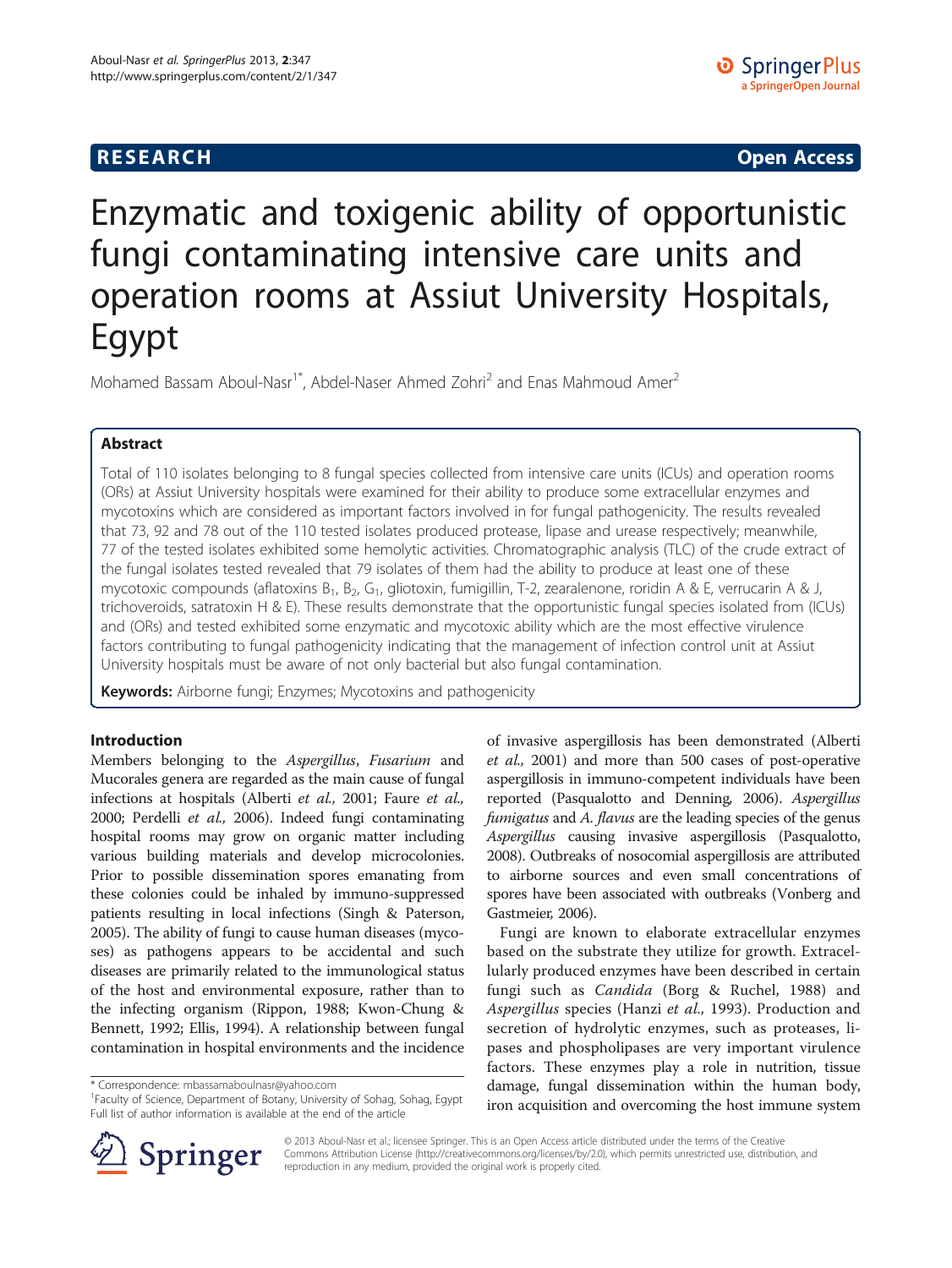which strongly affects fungal pathogenicity (Ibrahim et al., [1995\)](#page-4-0). Secretion of enzymes into extracellular environments might be an important adaptive mechanism during the life cycle of fungi (Monod et al., [2002](#page-4-0)). Earlier studies on fungal enzymatic activities aimed at establishing the role of enzymes in fungal pathogenicity, as well as their capacity to induce inflammatory reactions in the host (Rippon, [1982](#page-5-0)). It is logical to suppose that these enzymes could act by enabling tissue invasion easier, but they could also participate in causing infection by impairing some mechanisms of the immune system and/or assist in obtaining of nutrients, thus causing injury to the host (Birch et al., [2004](#page-4-0); Da Silva et al., [2005\)](#page-4-0). Hussein and Brasel et al., ([2001](#page-4-0)) examined the ability of 80 fungal isolates from keratitis patients to produce extracellular enzymes in growth medium and found that most of these isolates could produce protease, lipase, urease and catalase enzymes but at varying levels.

Mycotoxins are an extremely adverse group of low molecular weight fungal secondary metabolites which when ingested, inhaled or absorbed through the skin; can cause lowered performance, sickness or even death in man and animals including birds (Pitt, [1996](#page-4-0) and Van Egmond & Speijers, [1999\)](#page-5-0). They may affect the reproductive, immune, gastrointestinal systems, specific target organs, in addition they may exhibit hormonal activity, developmental defects including those relating to birth (tetragenic and neurotoxic) (Richard, [1991](#page-4-0); Sharma, [1993](#page-5-0); Kuiper-Goodman, [2004](#page-4-0)). Although fungal spores may have the highest concentrations of mycotoxins, the vegetative part of the fungus, the mycelium or the substrate upon which the fungus grows can also contain these toxins. Viability of spores is not essential to toxicity. In other words, a dead spore can still be a source of toxin (Keller, et al., [2005](#page-4-0)). Infants and children are considered more susceptible to different toxins than adults, because of their lower body weight, higher metabolic rate, incomplete development of some organs and tissues such as those in the central nervous system (WHO, [1986](#page-5-0); NAS, [1993\)](#page-4-0). Nonetheless, human illnesses caused by mycotoxins may be a public health problem than one realizes because some of these cases (chronic) may go un-noticed for an extended period of time unless large amounts of mycotoxins are consumed resulting in acute symptomology (Hesseltine, [1985\)](#page-4-0). Like the case may be for other hospital infection control units elsewhere, Assiut University hospitals only focus on bacterial infection. This study was directed to examine the potential of the most common fungal species isolated from the atmospheric air and dust samples collected from air conditioners of ICUs and ORs to produce extracellular hydrolytic enzymes and mycotoxic compounds which are important virulence factors involved in fungal pathogenicity.

## Materials and methods

# Screening of fungal isolates for extracellular enzyme production

A total of 110 filamentous fungi isolated from air as well as filters of air conditioning systems in intensive care units and operation rooms (noted in our laboratory) were screened for their ability to produce extracellular enzymes in solid media. The following fungal species were tested: i.e. Aspergillus flavus (20 isolates), A. fumigatus (16), A. niger (19), Cladosporium cladosporioides ( 5 ), Fusarium solani (17), F. oxysporum (6), Myrothecium roridum (1) and Stachybotrys elegans (26).

Protease activity was determined using a Casein hydrolysis medium in which skim milk gives an opaque final appearance and hydrolysis of the casein resulted in a clear zone around the fungal colony. (Paterson & Bridge, [1994](#page-4-0)). Lipase activity was measured using the method of Ullman & Blasins [\(1974\)](#page-5-0) with some modification this time using Tween 80 instead of Tween 20. The lipolytic producing ability was observed as a visible precipitate due to the formation of crystals of calcium salt of the oleic acid liberated by the enzyme. Urease activity was determined using urease medium described by Paterson & Bridge [\(1994](#page-4-0)). Isolates capable of producing urease turned the yellow color of the acidic medium to purple-red or deep pink color., meanwhile hemolytic activity of fungal isolates was measured using human blood agar medium (Ronald, [2000](#page-5-0)).

# Screening of fungal isolates for mycotoxin production Cultivation of fungal isolates and extraction of their mycotoxins

One-hundred and ten isolates were cultivated in a 15 cm Petri dish containing solid Czapek's glucose agar under aseptic conditions and incubated at 25 ±2°C for 10 days. The plates containing *Fusarium*, *Stachybotrys* and Myrothecium isolates were transferred into a refrigerator for another 10 days. At the end of incubation periods, an agar plug technique was employed for the extraction of mycotoxins in culture materials, whereby, all the agar medium with fungal mycelia were cut into small pieces, transferred into a 250 ml Erlenmeyer flask containing 50 ml 96% methanol. The content was shaken on a rotary shaker (200 r.p.m., 24 h) and filtered through filter paper (Aboul-Nasr; Obied-Allah, [2013\)](#page-4-0).

The extracted material was then washed using 25 ml of the same extractin solvent. The methanol extracts were combined, dried over anhydrous sodium sulphate, and concentrated under a vacuum. The residue was transferred to a dram vial and further evaporated to near dryness.

#### Thin layer chromatographic analysis

For the screening of mycotoxins in extracts, a thinlayer chromatographic technique adopted by El- kady and Moubasher ([1982\)](#page-4-0) was employed.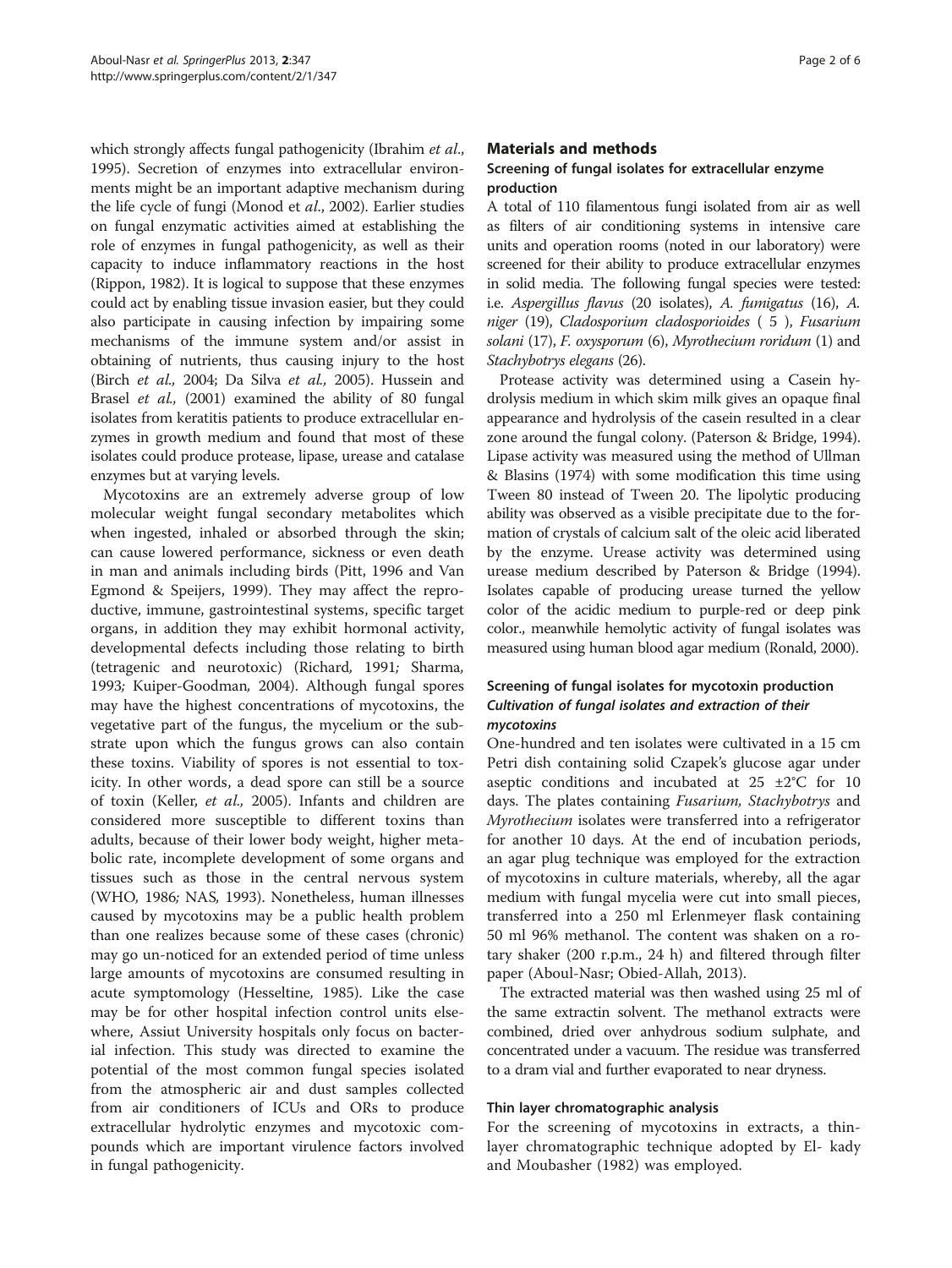## Results and discussion

The ability of clinical fungal strains from various ICUs and ORs at Assiut University hospital units were tested for their ability to produce extracellular enzymes in solid media and data presented in Table 1. Data indicated that more than 66% of tested isolates (73 out of 110) of five fungal genera; 3 Aspergillus spp. (55 isolates), one Cladosporium sp. (5 isolates), 2 Fusarium spp. (23 isolates), one Stachybotrys sp. (26 isolates) and one isolate of Myrothecium sp. had the ability to produce protease. Nearly similar percent (70.9%) of the tested fungal isolates (78 out of 110) were recorded as lipase producers in this study. Salyers and Witt [\(1994\)](#page-5-0) reported that microbial cells secrete hydrolytic enzymes that destroy the constituents of host cell membranes leading to membrane dysfunction, physical disruption as well as aid in the invasion of host tissues. Proteolytic degradation of lung tissues has been suggested as one of the key events involved in the physiopathology of A. fumigatus (Kothary et al., [1984\)](#page-4-0). Also, several species of Aspergillus such as A. fumigatus, A. flavus, A. oryzae and A. sojae are known to secrete protease as reported by Monod et al., ([1993\)](#page-4-0). Stehr et al., ([2003\)](#page-5-0) found that extracellular lipases play a role during microbial infections and suggested their role is to digest lipids for nutrient acquisition by pathogenic microbe and that these enzymes help the microbe (bacteria or fungi) to grow in environments where lipids are the sole carbon source.

A majority of the fungal isolates under study (92 out of 110: 83.6%) were able to produce urease. Urease catalyses the hydrolysis of urea to ammonia and carbamate, in which the latter by-product is further hydrolyzed to ammonia and carbonic acid resulting in an increase in pH (Zimmer, [2000\)](#page-4-0). Urease activity has been found in several bacteria and fungi and has been shown to be an important pathogenic factor (Eaton et al., [1991;](#page-4-0) Cox et al., [2000\)](#page-4-0). It has also been postulated that much of the tissue damage induced by Helicobacter pylori is as a result of ammonium hydroxide produced through the actions of urease. Studies have shown that the actions of urease may alter the function of white blood cells (Mai et al., [1992](#page-4-0); Mobley, [1996\)](#page-4-0). In this study, about 70.9% of the tested fungal isolates (78 out of 110) exhibited a lysis activity (heamolysis) on human blood. Vesper et al. [\(1999](#page-5-0); [2001](#page-5-0)) isolated stachylysin a hemolytic agent from Stachybotrys chartarum. Donohue et al., [\(2004](#page-4-0)) isolated chrysolysin another hemolytic agent from P. chrysogenum.

The toxigenic potentials of these fungal isolates previously tested herein for their enzymatic activity were also evaluated and the data presented in Table [2](#page-3-0) revealed that 79 out of the 110 tested fungal isolates (71.82%) were recorded as mycotoxin producers. Several mycotoxins including aflatoxins, gliotoxin, fumigillin, cladosporin, T-2 toxin, zearalenone, roridins, verrucarins, trichoveroides and satratoxins were produced by different fungal isolates in this study. Aflatoxins  $B_1 \& B_2$  were recorded in extracts obtained from cultures of 11 A. flavus with one positive isolates being able to produce additionally aflatoxins  $G_1 \& G_2$ . Aflatoxins are produced by many strains of A. flavus. They are toxic, having carcinogenic, mutagenic and teratogenic effects in laboratory animals (Abdel-Wahhab et al., [1998, 2006\)](#page-4-0). Aflatoxin  $B_1$  is the most potent carcinogenic substance naturally produced mainly by A. flavus and A. parasiticus (Squire, [1981](#page-5-0)) and is classified by the International Agency of Research on Cancer as a group 1 human carcinogen (IARC, [1982](#page-4-0)). Gliotoxin and fumigillin were produced by all the 16 tested isolates of A. fumigatus. Also, 7 out of 19 tested isolates of A. niger had the ability to produce gliotoxin. Aspergillus members especially A. fumigatus and A. niger are the most common causal agents of aspergillosis. Invasive aspergillosis is very common among immunocompromised patients, with reported incidence rates of 17-26% among lung transplants patients, 5-15% allogenic

| <b>Fungal isolates</b>       | No. of tested<br>isolates | Protease |      | Lipase |     | Urease |     | <b>Hemolysis</b> |      |
|------------------------------|---------------------------|----------|------|--------|-----|--------|-----|------------------|------|
|                              |                           | + Ve     | - Ve | $+Ve$  | -Ve | +Ve    | -Ve | + Ve             | - Ve |
| Aspergillus flavus           | 20                        | 16       | 4    | 19     |     | 20     | 0   | 19               |      |
| Aspergillus fumigatus        | 16                        | 10       | 6    | 15     |     | 15     | 1   | 12               | 4    |
| Aspergillus niger            | 19                        | 15       | 4    | 16     | 3   | 8      | 11  | 13               | 6    |
| Cladosporium cladosporioides | 5                         |          | 4    | 4      |     | 0      | 5   | 2                | 3    |
| <b>Fusarium solani</b>       | 17                        | 11       | 6    | 9      | 8   | 10     | 7   | 7                | 10   |
| Fusarium oxysporum           | 6                         | 3        | 3    | 5      |     | 5.     |     | 4                | 2    |
| Myrothecium roridum          |                           |          | 0    |        | 0   |        | 0   |                  | 0    |
| Stachybotrys elegans         | 26                        | 22       | 4    | 25     |     | 19     | 7   | 19               | 7    |
| <b>Total</b>                 | 110                       | 79       | 31   | 94     | 16  | 78     | 32  | 77               | 33   |

Table 1 Extracellular enzymes produced by the tested fungal isolates collected from ICUs and ORs at Assiut University hospitals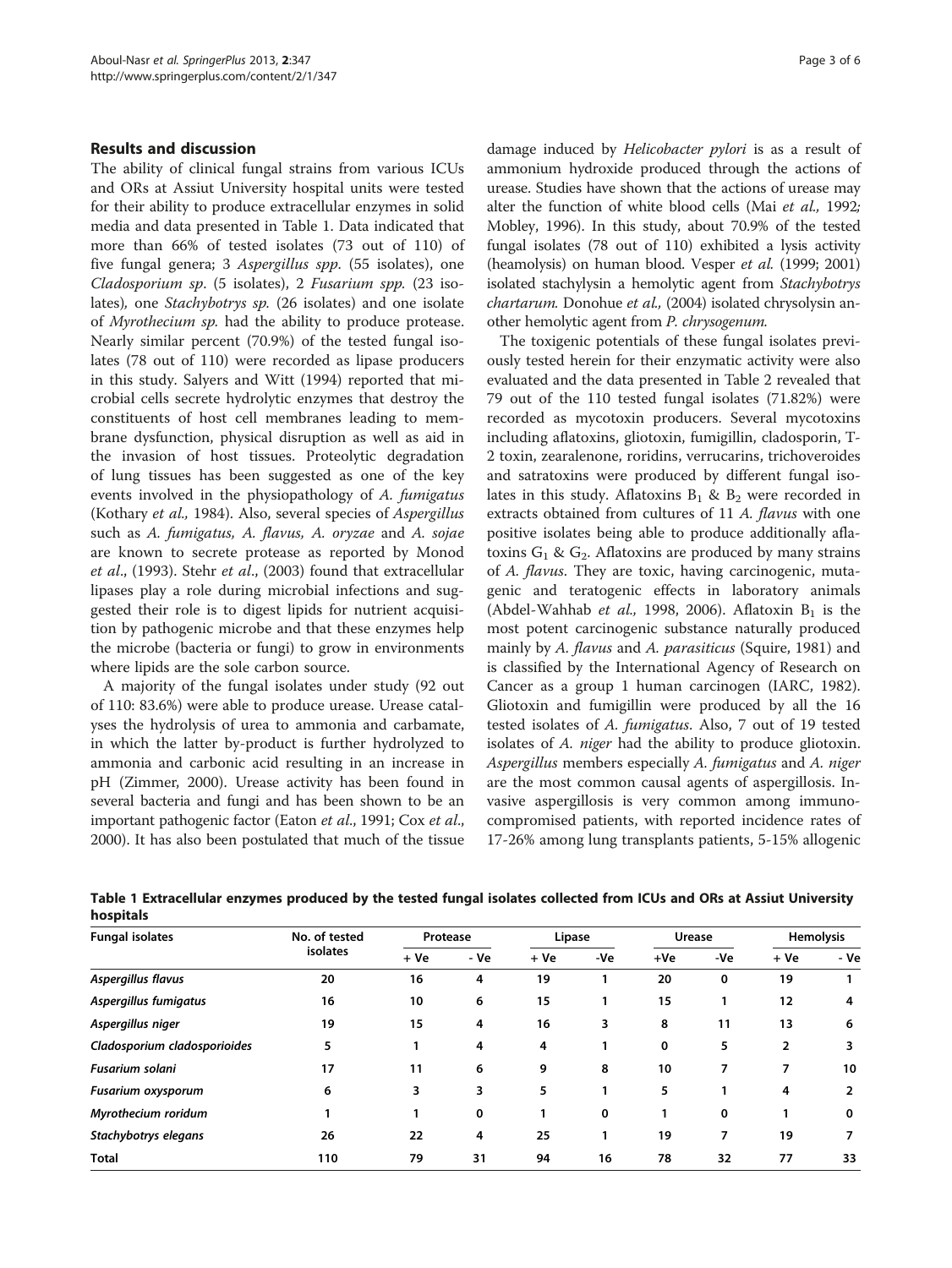| <b>Toxins produced</b>                       | No. of strains positive | No. of strains tested | <b>Fungal isolates</b>       |
|----------------------------------------------|-------------------------|-----------------------|------------------------------|
| Aflatoxins B1, B2                            | 10                      | 20                    | Aspergillus flavus           |
| Aflatoxins B1, B2, G1, G2                    |                         |                       |                              |
| Gliotoxin, fumigillin                        | 16                      | 16                    | Aspergillus fumigatus        |
| <b>Gliotoxin</b>                             | 7                       | 19                    | Aspergillus niger            |
| Cladosporin                                  | 5                       | 5                     | Cladosporium cladosporioides |
| T-2 toxin                                    | 9                       | 17                    | <b>Fusarium solani</b>       |
| T-2 toxin, Zearalenone                       | 2                       |                       |                              |
| Zearalenone,                                 |                         |                       |                              |
| <b>Zearalenone</b>                           | 6                       | 6                     | Fusarium oxysporum           |
| Roridin A & E, Verrucarin A & J              |                         |                       | Myrothecium roridum          |
| <b>Trichoveroides</b>                        | 10                      | 26                    | Stachybotrys elegans         |
| Trichoveroides & verrucarin J                | 6                       |                       |                              |
| Satratoxin H & E, Trichoveroids, Verrucrin J | 5                       |                       |                              |

<span id="page-3-0"></span>Table 2 Mycotoxigenicity of fungal isolates collected from ICUs and ORs at Assiut University hospital

bone marrow transplants patients, 5-24% of those with acute leukaemia and 2-13% heart transplants patients (Curtis et al., [2004](#page-4-0)). Kupfahl et al., [\(2008\)](#page-4-0) investigated the presence of gliotoxin-producing Aspergillus strains among clinical isolates collected from different parts of Germany and Austria. In that light, we collected and examined 158 different Aspergillus isolates consisting of 100 A. fumigatus, 27 A. terrus, 15 A. flavus and 16 A. niger strains from different medical centers and other environmental samples. According to that study, gliotoxin was recovered from 98, 56, 37 and 13% of A. fumigatus, A. niger, A. terreus and A. flavus, respectively. Nielsen [\(2003](#page-4-0)) found that A. fumigatus and A. niger are frequently isolated as indoor moulds, with the former isolate having the ability to produce fumitoxins, fumitremergens, gliotoxin and other mycotoxins, while the later produced only ochratoxin A. Cladosporin was produced by five tested isolates of C. cladospoioides in this study. This species is one of the causative agents of skin lesions, keratitis, nail fungus and pulmonary infections. Also, acute symptoms of exposure to this fungus are edema and bronchiospasr which may lead to pulmonary amphysema. Zearalenone was produced by all six tested isolates of *F. oxysporum* and three out of 17 isolates of F. solani. This toxin has an estrogenic activity and this estrogenic property enables exposure to its products a concern for human health (Niyo et al., [1988,](#page-4-0) Richard, [1991\)](#page-4-0). In humans, the major effect of zearalenone bears on the reproductive system affecting reproductive organs' structure and function that may lead to hyperestrogenism (Kuiper-Goodman et al., [1993](#page-4-0)). T-2 toxin productivity by 11 of the 17 tested *F. solani* isolate was recorded in this study. This toxin is a representative of a large group of non-macrocyclic trichothecenes whose major effect and that of other trichothecenes is their ability to inhibit protein synthesis which is followed by a secondary disruption of DNA and RNA synthesis (Niyo et al., [1988;](#page-4-0) Richard, [1991](#page-4-0)). Verrucarin A & J as well as roridin  $A \& E$  are mycotoxins produced by as M. roridium found in this study. Also, verrucarin J was produced by 11 out of 26 tested isolates of S. elegans with 5 of this species found to produce satratoxins H & E. Meanwhile 19 of the same species were able to synthesize trichoveroides. Verrucarins, roridins, trichoveroides and satratoxins. Different types of macrocyclic trichothecenes produced mainly by Stachybotrys (Eppley, [1977;](#page-4-0) Eppley and Bailey, [1973;](#page-4-0) Eppley et al., [1980](#page-4-0)). The involvement of macrocyclic trichothecenes in stachybotryotoxicosis were suggested by isolation of satratoxins from straws fed to sheep and cattle with stachybotryotoxicosis (Harrach and Bata, [1983](#page-4-0); Harrach et al., [1983](#page-4-0)). Bata et al. ([1985\)](#page-4-0) found that all 17 strains of *Stachybotrys atra* isolated in Middle Europe and found to produce each of the five macrocyclic trichothecenes that included satratoxins H & G, verrucarin A, E & J, trichoveroides and roridin A & E. Islam et al.,  $(2006)$  $(2006)$  suggested that neurotoxicity and inflammation in the nose and brain are potential adverse health effects of exposure to satratoxins.

#### Conclusion

In conclusion, hydrolytic enzymes and mycotoxic compounds which are considered the most important virulence factors influencing the pathogenicity of opportunistic fungal infections were detected in most of the cultures of fungal isolates tested herein. Thus the personnel managing the infection control unit of Assiut University hospitals must be aware of not only bacterial contamination, but there is a potential for the distribution of fungal infection as well.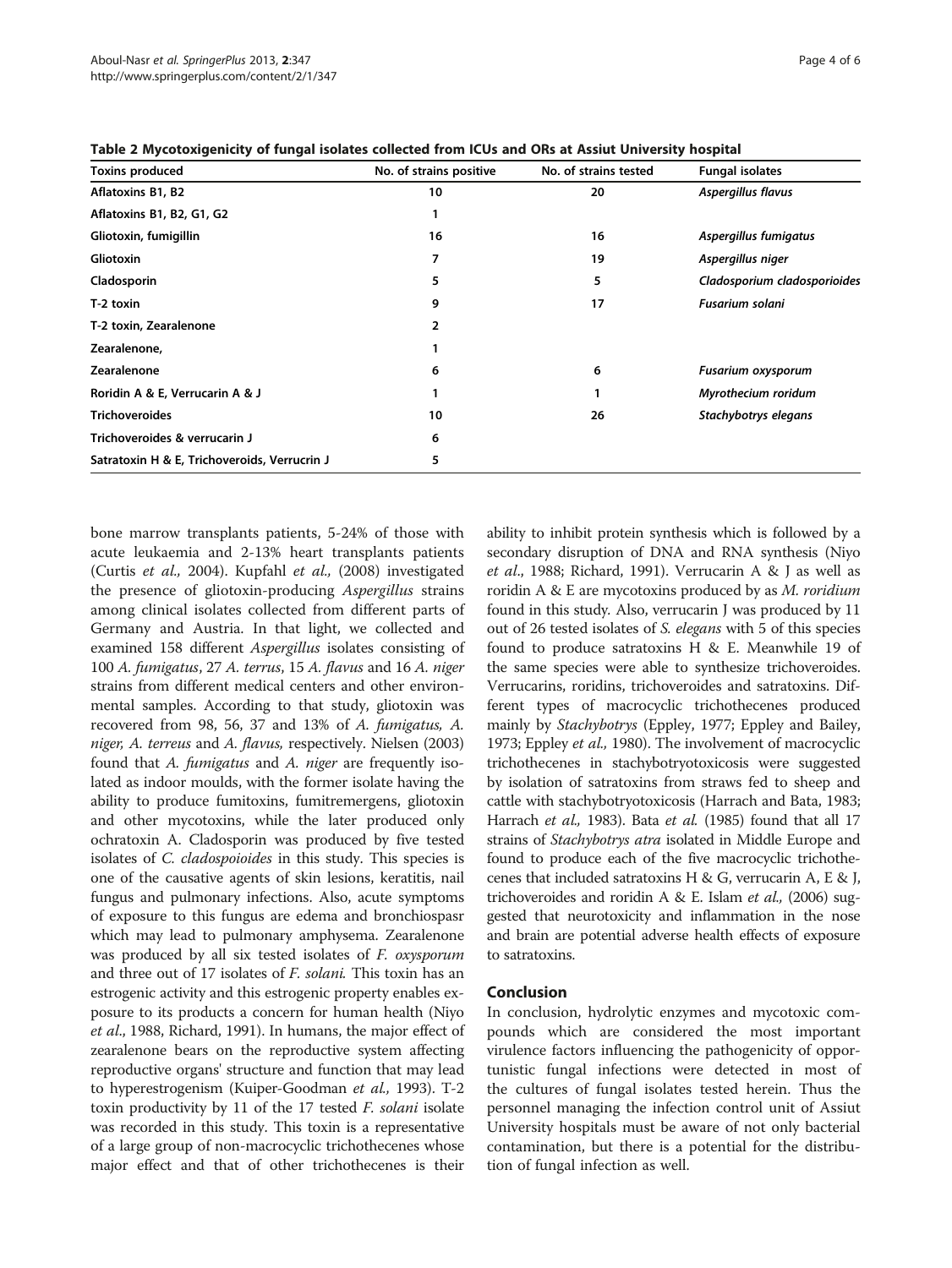#### <span id="page-4-0"></span>Competing interests

The authors declare that they have no competing interests.

#### Authors' contributions

MBA designed the research plan, followed the research plan execution point by point, helped in drafting the manuscript, revised it and was the corresponding author. AAZ helped in identifying the toxic profile and planed the enzyme profile experiments. EMA carried out the research plane point by point, identifying fungi and toxins under the supervision of MBA and helped in drafting the manuscript. All authors read and approved the final manuscript.

#### Author details

<sup>1</sup> Faculty of Science, Department of Botany, University of Sohag, Sohag, Egypt. <sup>2</sup>Faculty of Science, Department of Botany, University of Assiut, Assiut, Egypt.

#### Received: 16 April 2013 Accepted: 26 July 2013 Published: 29 July 2013

#### References

- Abdel-Wahhab MA, Nada SA, Farag IM, Abbas NF, Amra HA (1998) Potential protective effect of HSCAS and bentonite against dietary aflatoxicosis in rat: with special reference to chromosomal aberrations. Nat J Toxins 6:211–218
- Abdel-Wahhab MA, Ahmed HH, Hagazi MM (2006) Prevention of aflatoxin B<sub>1</sub>-initiated hepatotoxicity in rat by marine algae extracts. J Appl Toxicol 26:229–238
- Aboul-Nasr MB, Obied-Allah MR (2013) Biological and Chemical Detection of Fumonisins Produced on Agar Medium by Fusarium verticillioides Isolates Collected from Corn in Sohag-Egypt. J Microbiol, Epub ahead of print
- Alberti C, Bouakline A, Ribaud P, Lacroix C, Rousselot P, Leblanc T (2001) Relationship between environmental fungal contamination and the incidence of invasive aspergillosis in haematology patients. J Hosp Infect 48:198–206
- Bata A, Balazs H, Ujszaszi K, Kis-Tamas A, Lasztity R (1985) Macrocyclic trichothecene toxins produced by Stachybotrys atra strains isolated in Middle Europe. J Appl & Environ Microbiol 49(3):678–681
- Birch M, Denning DW, Robson GD (2004) Comparison of extracellular phospholipase activities in clinical and environmental Aspergillus fumigatus isolates. J Med Mycol 42:81–86
- Borg M, Ruchel R (1988) Expression of extracellular acid proteinase by proteolytic Candida species during experimental infection of oral mucosa. J Infect Immun 56:626–663
- Cox GM, Mukherjee J, Cole GT, Casadevall A, Perfect JR (2000) Urease as a virulence factor in experimental cryptococcosis. J Infect Immun 68:443–448
- Curtis MS, Allen CIH, Lieberman MD, Martha SMD, William R, Marsha VMD (2004) Adverse Health Effects of Indoor Mould. Aust College of Nutri & Environ Medicine 23(1):3–8
- Da Silva BCM, Auler ME, Ruiz LS (2005) Trichophyton rubrum isolated from AIDS and human immunodeficiency virus-infected patients in São Paulo, Brazil: antifungal susceptibility and extracellular enzyme production. J Chemotherapy 51:21–26
- Donohue M, ChungY MML, Ward M, Selgrade MJ, Vesper SJ (2004) Hemolysin Chrysolysin from Penicillium chrysogenum promotes inflammatory response. Int J Hyg Environ Health 208(4):279–85
- Eaton KA, Brooks CL, Morgan DR, Krakowka S (1991) Essential role of urease in pathogenesis of gastritis induced by Helicobacter pylori in gnotobiotic piglets. J Infect Immun 59:2470–2475
- El-Kady, Moubasher MH (1982) Toxigenicity and toxin of Stachybotrys chartarum isolates from wheat straw samples in Egypt. J Exp Mycol 6:25–31

Ellis D (1994) The Human Opportunistic Mycoses. J Clin Mycol 36(1):166

Eppley RM (1977) Mycotoxins in human and animal health. Pathotox Publishers, Park Forest South, Ill. V. Rodricks, pp 285–293

- Eppley RM, Bailey WJ (1973) 12, 13 Epoxy-A9-trichothecenes as the probable mycotoxins responsible for stachybotryotoxicosis. J Sci 191:758–760
- Eppley RM, Highet RJ, Bailey WJ (1980) Structure of satratoxin H, a metabolite of Stachbotrys atra application of proton and carbon – 13 nuclear magnetic resonance. J Org Chem 42:240–243
- Faure O, Fricker-Hidalgo H, Lebeau B, Mallaret MR, Ambroise-Thomas P, Grillot R (2000) Eight year surveillance of environmental fungal contamination in hospital operating rooms and haematologic units. J Hosp Infect 50:155–160
- Hanzi M, Shimizu M, Hearn VM, Monod M (1993) A study of alkaline protease secreted by different Aspergillus species. J Myco 36:351–356
- Harrach B, Bata A, Bajmoczy E, Benko M (1983) Isolation of satratoxins from the bedding straw of a sheep-flock with fatal stachybotryotoxicosis. J Appl Environ Microbiol 45:1419–1422
- Hesseltine CW (1985) Global significance of mycotoxins. In: Steyn PS, Vleggaar R (eds) J Mycotox and Phyco- toxins. Elsevier Scientific Publishing Co., Amsterdam, pp 1–18
- Hussein HS, Brasel JM (2001) Toxicity, metabolism, and impact of mycotoxins on humans and animals. J Toxicol 167(2):101–134
- Ibrahim AS, Mirbod F, Filler SG, Banno Y, Cole GT, Kitajima Y, Edwards JE Jr, Nozawa Y, Ghannoum MA (1995) Evidence implicating phospholipase as a virulence factor of Candida albicans. J Infect Immun 63:1993–1998
- International Agency for Research on Cancer (IARC) (1982) The evaluation of the carcinogenic risk of chemicals to humans. Monograph Supplement 4. International Agency for Research on Cancer, Lyon, France
- Islam J, Harkema R, Pestka JJ (2006) Satratoxin G from the Black Mold Stachybotrys chartarum Evokes Olfactory Sensory Neuron Loss and Inflammation in the Murine Nose and Brain. J Environ Health Perspect 114:1099–1107
- Keller NP, Turner G, Bennett JW (2005) Fungal secondary metabolism from biochemistry to genomics. J Nat Rev Microbiol 3(12):937–947
- Kothary MH, Chase T Jr, MacMillan JD (1984) Correlation of elastase production by some strains of Aspergillus fumigatus with ability to cause pulmonary invasive Aspergillosis in mice. J Infect Immun 43:320–325
- Kuiper-Goodman T (2004) Chapter 1. Risk assessment and risk manage- ment of mycotoxins in food. In: Mogan N, Olsen M (eds) Mycotoxins in Food, Detection and Control. CRC Press, New York; Wood head Publishing Limited, Cam- bridge, England, pp 3–31
- Kuiper-Goodman T, Ominiski K, Marquardt RR, Malcolm S, McMullen E, Lombaert GAE, Morten T (1993) Estimating human exposure to ochratoxin A in Canada. In: Creppy E, Dirheimer G (eds) Human Ochratoxicosis and Its Pathologies, Montrouge. John Libbey, Eurotech, London, pp 167–74
- Kupfahl AM, Cornelia LF, Guido F, Gerhard H, Thomas R, Gernot G, Herbert H (2008) Gliotoxin production by clinical and environmental Aspergillus fumigatus strains. Med Microbiol 298(3–4):319–327
- Kwon-Chung KJ, Bennett JE (1992) Mycosis. J Med Mycol, Lea & Febiger, Philadelphia 31(1):560–593
- Mai UEH, Perez-Perez GI, Allen JB, Wahl SM, Blaser MJ, Smith PD (1992) Surface proteins from Helicobacter pylori exhibit chemotactic activity for human leukocytes and are present in gastric mucosa. J Exp Med 175:517–525
- Marc Z (2000) Molecular mechanics evaluation of the proposed mechanisms for the degradation of urea by urease. J Biomol Struct Dyn 17(5):787–97
- Mobley HL (1996) The role of Helicobacter pylori urease in the pathogenesis of gastritis and peptic ulceration. J Aliment Pharmacol Ther 10:57–64
- Monod M, Paris S, Sarfati J, Jaton-Ogay P, Ave P, Latge´ JP (1993) Virulence of alkaline protease-deficient mutants of Aspergillus fumigatus. FEMS Microbiol Letters 106:39–46
- Monod M, Capoccia S, Lechenne B (2002) Secreted proteases from pathogenic fungi. Int Med J Microbiol 292:405–419
- NAS (1993) Pesticides in the Diets of Infants and Children. National Academy Press, Washington, DC, pp 253–258
- Nielsen KF (2003) Mycotoxin production by indoor molds. Fungal Genet Biol 39:103–117
- Niyo KA, Richard JL, Tiffany LH (1988) Effect of T-2 mycotoxin ingestion on phagocytosis of Aspergillus fumigatus conidia by rabbit alveolar macrophages and on hematologic, serum biochemical, and pathologic changes in rabbits. J Vet Res 49:1766–1773
- Pasqualotto AC (2008) Differences in pathogenicity and clinical syndromes due to Aspergillus fumigatus and Aspergillus flavus. J Med Mycol 47(1):1–10
- Pasqualotto AC, Denning DW (2006) Post-operative aspergillosis. Clinic Microbiol Infect 12:1060–1076
- Paterson RRM, Bridge PD (1994) Biochemical techniques for filamentous fungi. Int J Mycol Instit 1:21
- Perdelli F, Cristina ML, Sartini M, Spagnolo AM, Dallera M, Ottria G (2006) Fungal contamination in hospital environments. J Infect Cont Hosp Epidemiol 27:44–47
- Pitt JI (1996) What are mycotoxins? Austral. Mycotoxin Newsletter 7(4):1-3
- Richard J (1991) Mycotoxins as immunomodulators in animal systems. In: Bray GA, Ryan DH (eds) Mycotoxins, Cancer, and Health. Pennington Center Nutrition Series. Louisiana State University Press, Baton Rouge, LA, pp 197–220